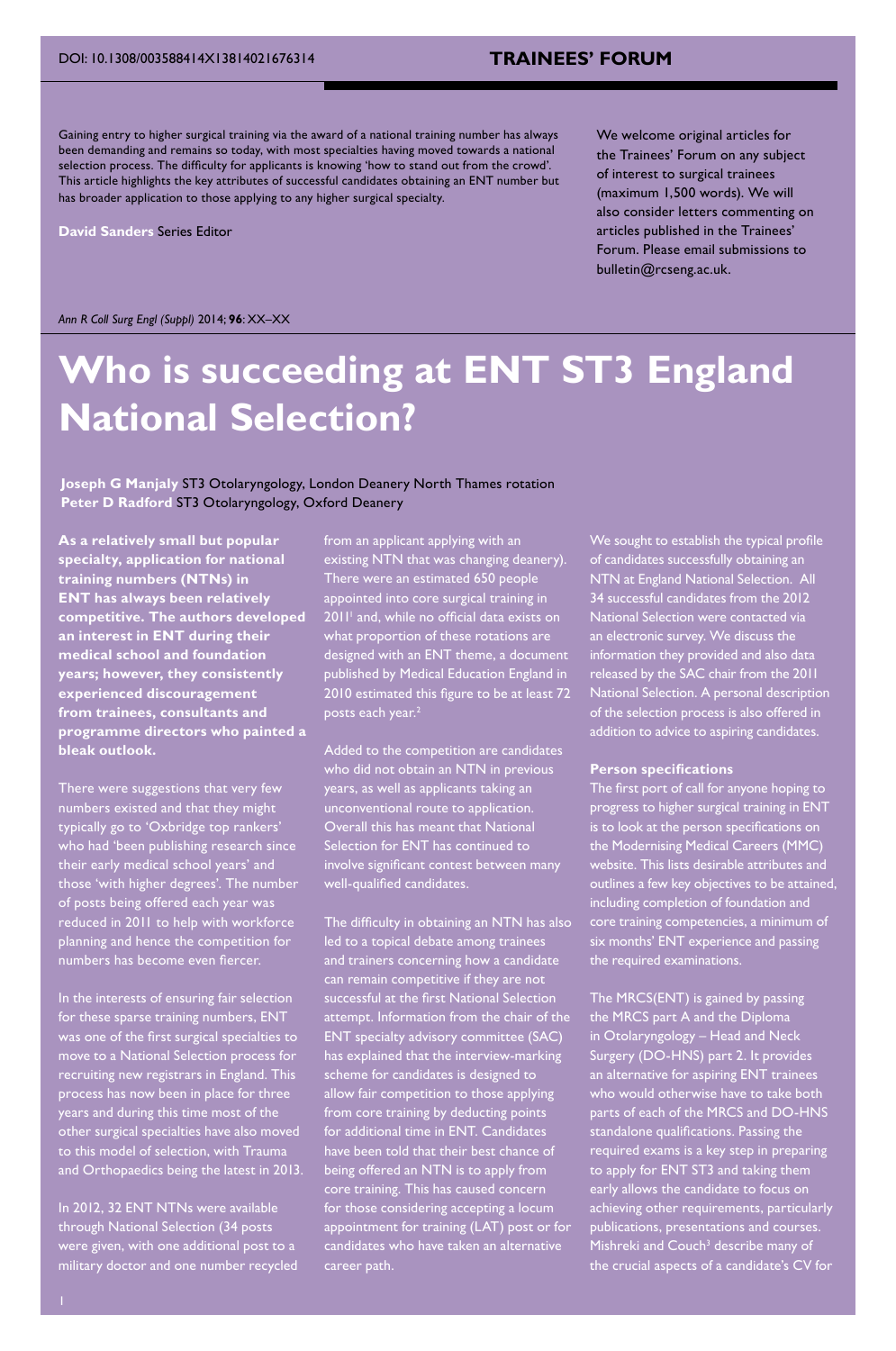general surgery and the broad areas they describe apply to ENT too.

Another key point for applicants is that their core training must include at least 6 months of ENT (12 months is listed as desirable). Core training programmes currently range from those with a specific ENT theme to those wherein rotations are assigned by preference depending on ranking at interview. Spending time in a broad range of complementary specialties will also score the applicant extra marks. The person specification lists six months' experience in two of the following: neurosurgery, plastic and reconstructive surgery, oral and maxillofacial surgery, paediatrics, intensive care, thoracic surgery, upper gastrointestinal surgery, paediatric surgery, A&E medicine and general practice. Thus it aids applicants to choose their core training rotations to maximise their points here.

#### **The application process**

English National Selection is coordinated and managed by the Yorkshire and Humber deanery. The process for 2011 and 2012 was broadly similar, with the posts being advertised on the deanery website and an online application via the Intrepid website encouraged from around March. It is planned that Scotland will join the process in 2013, although in Wales selection remains independent.

Applicants provide personal information, referees, employment history and fitnessto-practise data, as well as answering CV-style questions and supplying details of degrees, courses, papers, audits, posters and presentations. Exam and course completion dates are requested. Publications, audits and presentations are all entered with particular focus put on self-audit, completed cycles and published/presented audits. Applicants then rank all the deaneries in preference order. It is made clear that all deaneries must be ranked. This may mean that a candidate receives an offer in a deanery that they are not able to work in owing to personal circumstances.

The short-listing process tends to result in almost all applicants receiving a call to interview. Interview slots are booked by the candidate via the Intrepid website. Instructions are issued to bring a portfolio of evidence to the interview and a specific layout is given for this. Having

## **Figure 1**

## undergraduate clinical school





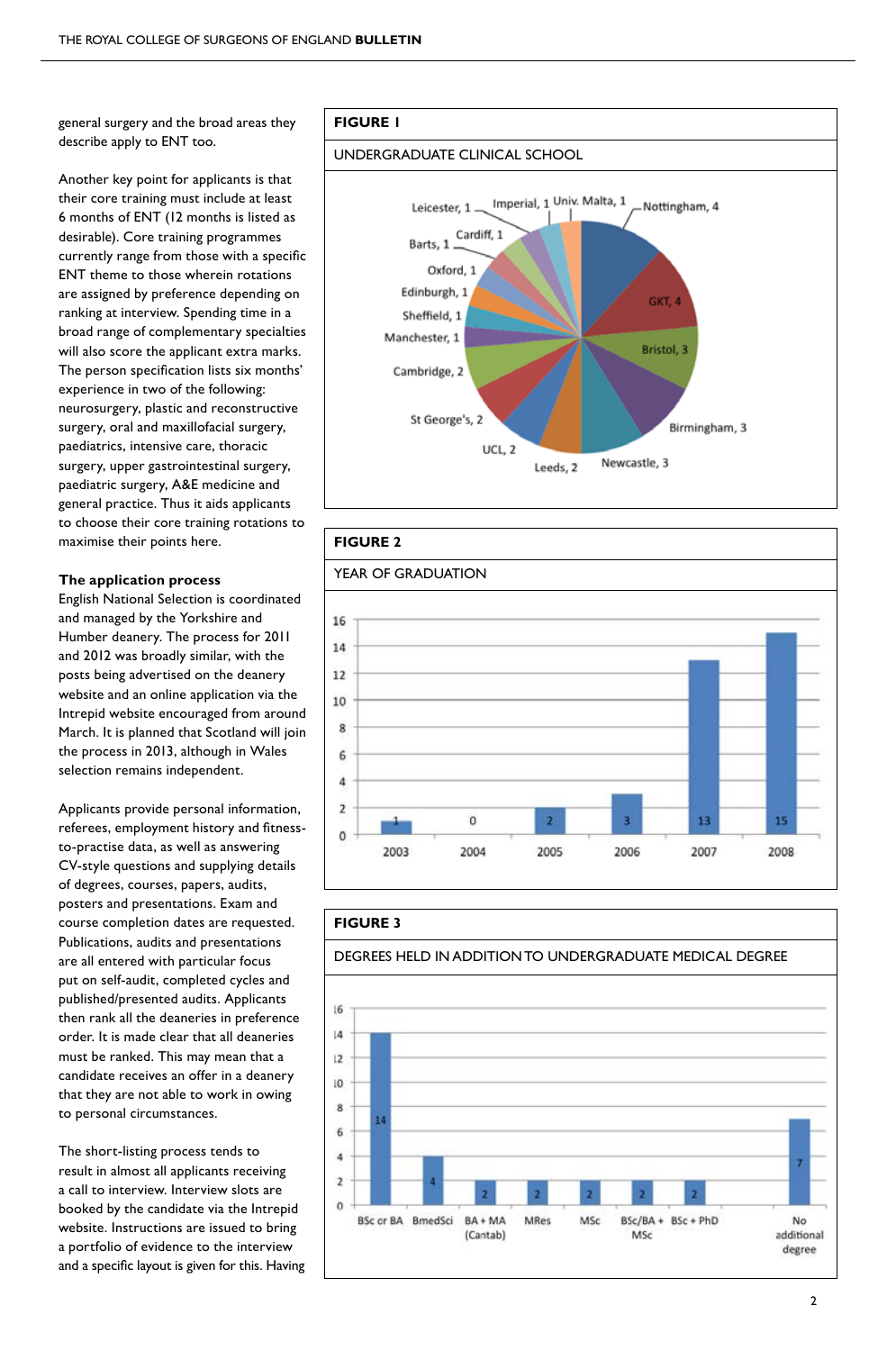| TABLE I                                                   |                            |                        |                                 |
|-----------------------------------------------------------|----------------------------|------------------------|---------------------------------|
| <b>GEOGRAPHICAL RELOCATION OF CANDIDATES OFFERED NTNs</b> |                            |                        |                                 |
| Vacancy                                                   | Successful<br>candidate    | Vacancy                | Successful candidate            |
| Defence Medical Services                                  | Military CT2               | North Western          | West Midlands CT <sub>2</sub>   |
| <b>East Midlands</b>                                      | London CT3                 | Northern               | Northern CT <sub>2</sub>        |
| East of England                                           | <b>KSS LAT</b>             | Oxford                 | Oxford CT <sub>2</sub>          |
| East of England                                           | East of England LAT        | Oxford                 | East of England CT2             |
| East of England                                           | East of England CT2        | Oxford                 | <b>West Midlands ST3</b>        |
| <b>KSS</b>                                                | KSS CT <sub>2</sub>        | Oxford                 | <b>London LAT</b>               |
| <b>London North Thames</b>                                | East of England CT2        | Peninsula              | Peninsula CT <sub>2</sub>       |
| <b>London North Thames</b>                                | London CT <sub>2</sub>     | Peninsula              | Severn SHO LAS                  |
| <b>London North Thames</b>                                | <b>Wessex CT2</b>          | Wessex                 | <b>Wessex Research Fellow</b>   |
| <b>London North Thames</b>                                | London CT3                 | <b>West Midlands</b>   | <b>West Midlands CT2</b>        |
| London South Thames                                       | London CT <sub>2</sub>     | <b>West Midlands</b>   | Northern CT <sub>2</sub>        |
| Mersey                                                    | Mersey LAT                 | <b>West Midlands</b>   | London CT3                      |
| Mersey                                                    | <b>Yorkshire CT2</b>       | <b>West Midlands</b>   | <b>East Midlands North CT2</b>  |
| Mersey                                                    | Mersey CT2                 | Yorkshire NEW          | Yorkshire Teaching Fellow       |
| North Western                                             | North West CT <sub>2</sub> | Yorkshire NFW          | North West CT <sub>2</sub>      |
| North Western                                             | North West CT <sub>2</sub> | Yorkshire NEW          | <b>KSS SHO LAS</b>              |
| North Western                                             | London CT <sub>2</sub>     | <b>Yorkshire South</b> | East of England Research Fellow |

21 CT2, 3 CT3, 4 LAT, 2 SHO LAS, 3 academic, 1 ST3 17 candidates moved deanery, 17 stayed in same deanery Black = same deanery example and the UAT = locum appointment for training<br>Red = relocation example and the UAS = locum appointment for service

 $KSS =$  Kent, Surrey and Sussex deanery

 $LAS = locum$  appointment for service<br> $SHO =$  senior house officer





a well-presented and clear portfolio is crucial to demonstrating achievements, organisation and attention to detail.

## **Competition figures from 2011**

After the 2011 national selection, data were distributed by the Yorkshire and Humber deanery regarding the application and interview process. One hundred and sixty-two applications were received via the online application process. Of these only 7 were removed via longlisting and 148 attended interview. At interview 103 candidates were deemed 'appointable' and 32 NTNs were awarded in addition to 28 LAT positions. This gave an applicant-to-NTN ratio of 5:1.

Of the 2011 candidates awarded an NTN, 13 received an offer in their first-choice deanery, 5 received their second choice and 2 received their third choice. The remaining 12 successful candidates were offered programmes in deaneries outside of their first 3 choices, with one candidate even accepting a number in their 14th-choice deanery.

Of the candidates receiving an offer of an NTN, 20 were at the time in core training posts and 8 were in LAT posts. The remainder were in research or locum appointment for service (LAS) posts. Twenty-three-and-a-half per cent of those receiving NTNs in 2011 had applied the previous year and had not been awarded an NTN at that stage, demonstrating it is possible for a candidate to improve their CV and interview skills to attain an NTN if initially unsuccessful.

## **Survey of successful candidates in 2012**

In 2012, 155 candidates were interviewed and 34 candidates were awarded an NTN. Candidates were given an interview score out of 340. The portfolio station accounted for 120 of these marks, from which the weighting for different levels of ENT experience accounted 20 marks, with 6–18 months (excluding foundation years) scoring the maximum. The highest overall score achieved was 307. All 34 successful candidates from the 2012 round responded to our survey. The 34 NTNs consisted of 23 men and 11 women.

*Undergraduate background* Figure 1 shows the medical schools at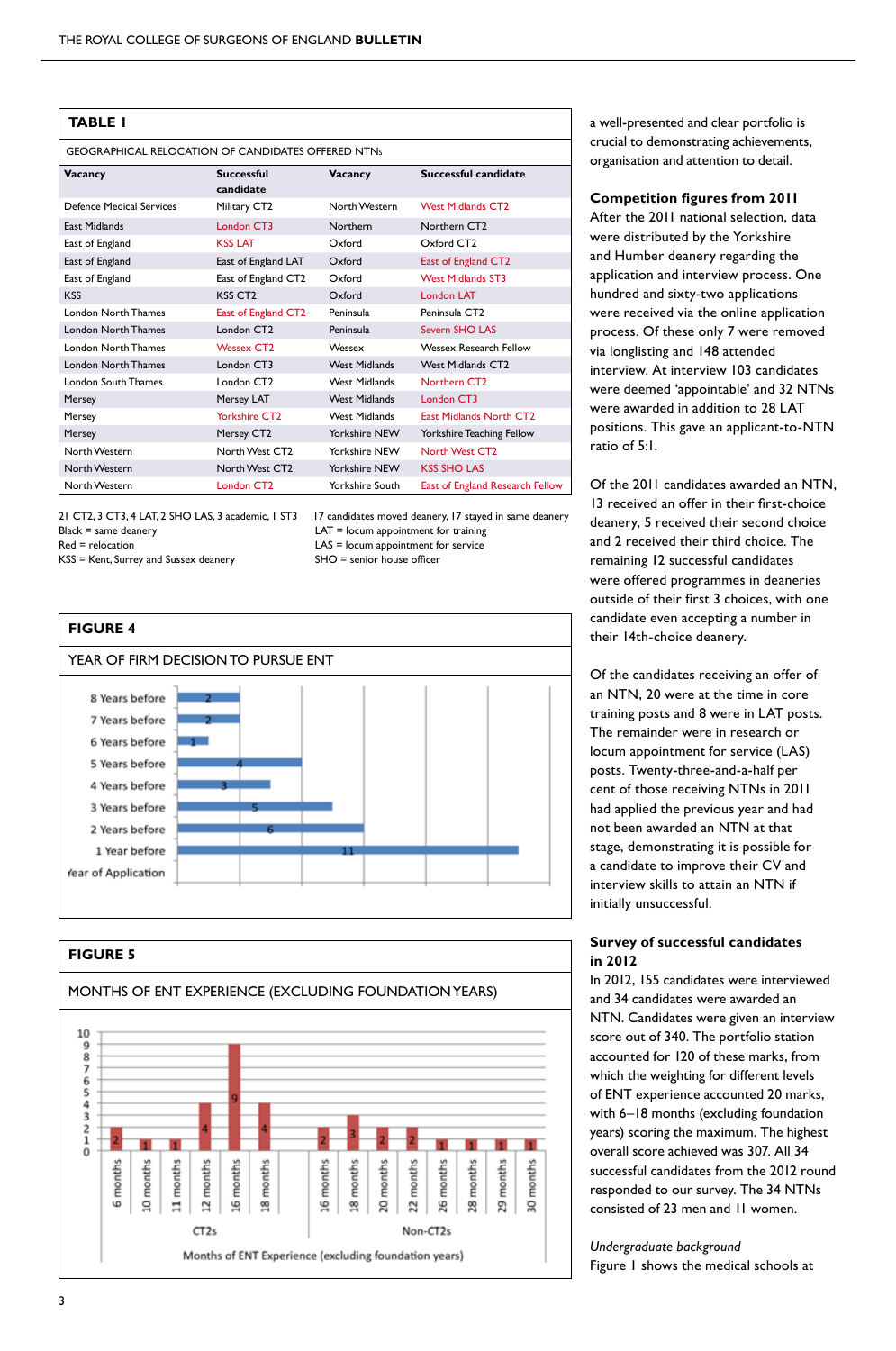which the NTNs undertook their clinical studies. There is a wide representation of schools, with Nottingham and King's College London School of Medicine producing the most, with four each. One candidate trained abroad (Malta) and undertook F1 onwards in the UK. Six English schools with at least a 2008 cohort were not represented (Brighton and Sussex, East Anglia, Hull-York, Liverpool, Peninsula and Southampton).

#### *Year of graduation*

Figure 2 shows successful candidates' year of graduation. Only 15 out of 34 candidates graduated in 2008 and therefore had no additional years beyond the standard training pathway. Examples of additional years included a year working abroad, anatomy demonstrating and switching after a year of anaesthetics core training. Only 5 people graduated before 2007; the earliest being in 2003. These data support the suggestion that additional time outside the foundation programme-core training ladder need not exclude candidates from a successful ST3 application.

#### *Additional degrees*

Figure 3 shows degrees held in addition to the undergraduate medical degree. Only 7 in 34 did not hold an additional degree; however, only 2 candidates held a PhD. This may suggest that an additional degree strengthens candidates' chances but is not mandatory.

*Years of preparation prior to application* Figure 4 shows when candidates made a firm decision to pursue a career in ENT. Despite the considerable portfolio standard required, nearly a third of candidates only chose ENT in the academic year prior to application, demonstrating that it is possible to succeed following a career change or late introduction to ENT. However, many candidates had prepared several years in advance, with the longest preparation time being eight years.

## *Amount of ENT experience*

Figure 5 shows the number of months of ENT undertaken after the foundation programme (which is how it is measured at interview). The majority of candidates were successful following an ENT-themed core surgical training programme. While the person specification states an optimum as 12 months ENT, only 4



candidates reported undertaking such a programme. The modal value was 16 months and 2 candidates succeeded with only 6 months. Of the 13 candidates applying from beyond CT2, 5 had an experience level that would fall within the CT2 bracket. Eight out of thirtyfour reported experience ranging from eighteen to thirty months. No candidates with ENT experience beyond 30 months were successful, suggesting that the level of penalty given to this category of candidates may prevent the likelihood a successful application.

#### *Route to membership*

Prior to 2008, ENT trainees were required to pass all parts of both MRCS and DO-HNS examinations. Between 2008 and 2011 it was possible for candidates to gain MRCS DO-HNS without taking the MRCS part B. In 2011 the MRCS(ENT) became available by passing only MRCS Part A and DOHNS Part 2. Figure 6 shows the combination of exams taken by successful candidates to gain RCS membership and eligibility to apply for ENT ST3. Twenty-six of thirty-four still chose to complete all four exams despite this not being mandatory. Only one utilised the new MRCS(ENT) route. Interestingly, there was no distinction made between these candidates at interview. It may be that candidates chose to take more than the required exams in order to remain eligible for other surgical specialties, should their ENT aspirations fail.

## *The effect of national selection on geographical relocation*

Table 1 shows the location and grade of successful candidates and the ST3 vacancies they filled. Half of the 34 were offered posts in the same deanery they

were currently training in, while half accepted posts in new deaneries. Prior to the national method of selection, it was widely thought that deaneries were more likely to appoint candidates who had previously been working in the same deanery and therefore known to the local selectors. Our data suggest that relocation of trainees is more prevalent with national selection. This is likely due to a combination of some candidates' preference to move and others being displaced. Some deaneries are oversubscribed. Data distributed prior to the interviews indicated that approximately one third of the all applicants in 2012 selected first preference for London deanery posts. At the final post-interview ranking, the candidate ranked 17th was offered their first-choice deanery, while the candidate ranked 18th was offered their 6th choice. London and Kent, Surrey and Sussex (KSS) posts were taken by candidates ranked 7 and above; Oxford posts by candidates ranked 13 and above.

*Unconventional pathways to an NTN* Twenty-nine of the thirty-four candidates were in CT2, CT3 or first year LAT appointments at the time of their successful interview. The career paths of the remaining 5 are shown in Figure 7. While relatively rare, this shows that entry to ST3 from non-training posts is still possible. Two candidates applying from research posts reported applying more than once prior to being successful this year.

#### **Advice from a personal perspective**

Trainees set on a career in ENT should start thinking about the ST3 application reasonably early. Getting on to an ENTthemed core training programme is a key career step. It should be noted that the